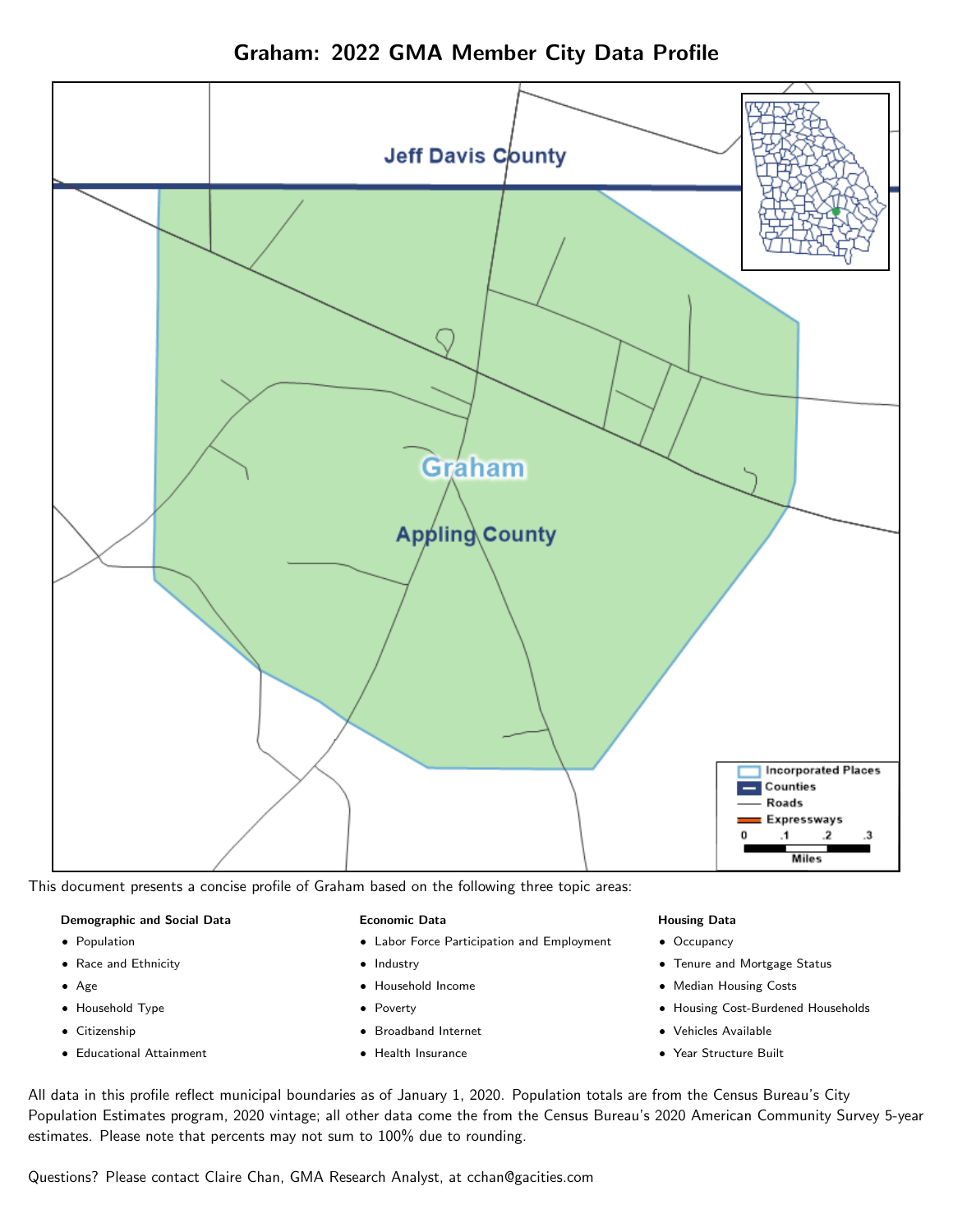# Graham: Demographic and Social





# **Citizenship**



Source: American Community Survey, 2020 5-year estimates, table B05002 Source: American Community Survey, 2020 5-year estimates, table B15002

Race and Ethnicity



Source: U.S. Census Bureau, City Population Estimates, 2020 vintage Source: American Community Survey, 2020 5-year estimates, table B03002

# Household Type



Source: American Community Survey, 2020 5-year estimates, table B01001 Source: American Community Survey, 2020 5-year estimates, table B11001

### Educational Attainment



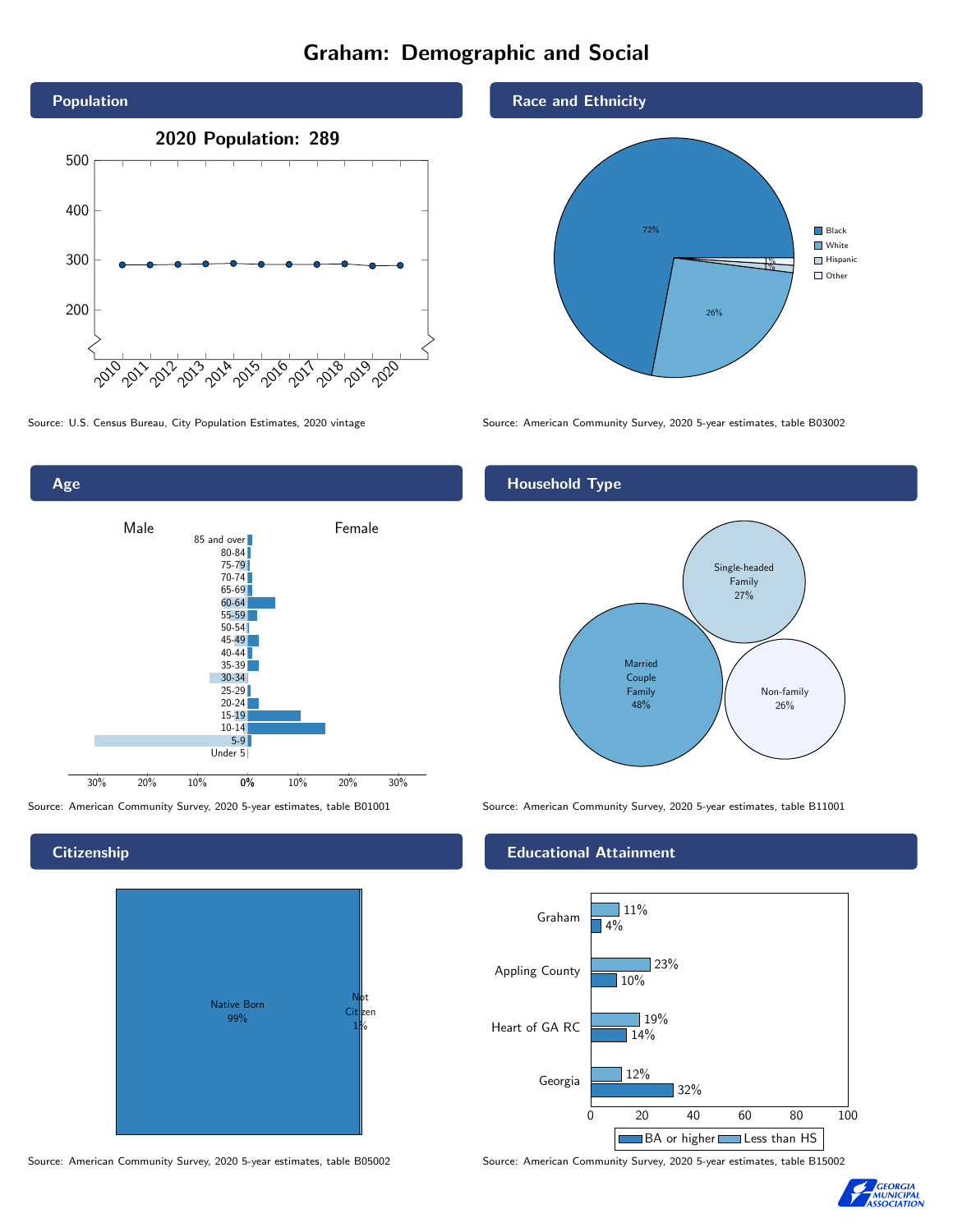# Graham: Economic



Source: American Community Survey, 2020 5-year estimates, table B23001 Note: Unemployment rate is based upon the civilian labor force.

# Industry

| Agriculture, forestry, fishing and hunting, and mining      | 5%    |
|-------------------------------------------------------------|-------|
| Construction                                                | $4\%$ |
| Manufacturing                                               | 38%   |
| <b>Wholesale Trade</b>                                      | $0\%$ |
| Retail Trade                                                | 11%   |
| Transportation and warehousing, and utilities               | 7%    |
| Information                                                 | $0\%$ |
| Finance and insurance, real estate, rental, leasing         | 3%    |
| Professional, scientific, mgt, administrative, waste mgt    | 10%   |
| Educational services, and health care and social assistance | 15%   |
| Arts, entertainment, recreation, accommodation, food        | $0\%$ |
| service                                                     |       |
| Other services, except public administration                | 3%    |
| Public administration                                       | 4%    |

Source: American Community Survey, 2020 5-year estimates, table C24030



Source: American Community Survey, 2020 5-year estimates, tables B19013 and B19025 Source: American Community Survey, 2020 5-year estimates, table B17010



## Health Insurance

|                | Both<br>3% | None<br>$6\%$ |  |
|----------------|------------|---------------|--|
|                |            |               |  |
|                |            |               |  |
| Private<br>25% |            | Public<br>66% |  |
|                |            |               |  |
|                |            |               |  |

Source: American Community Survey, 2020 5-year estimates, table B28002 Source: American Community Survey, 2020 5-year estimates, table B18135



### Poverty